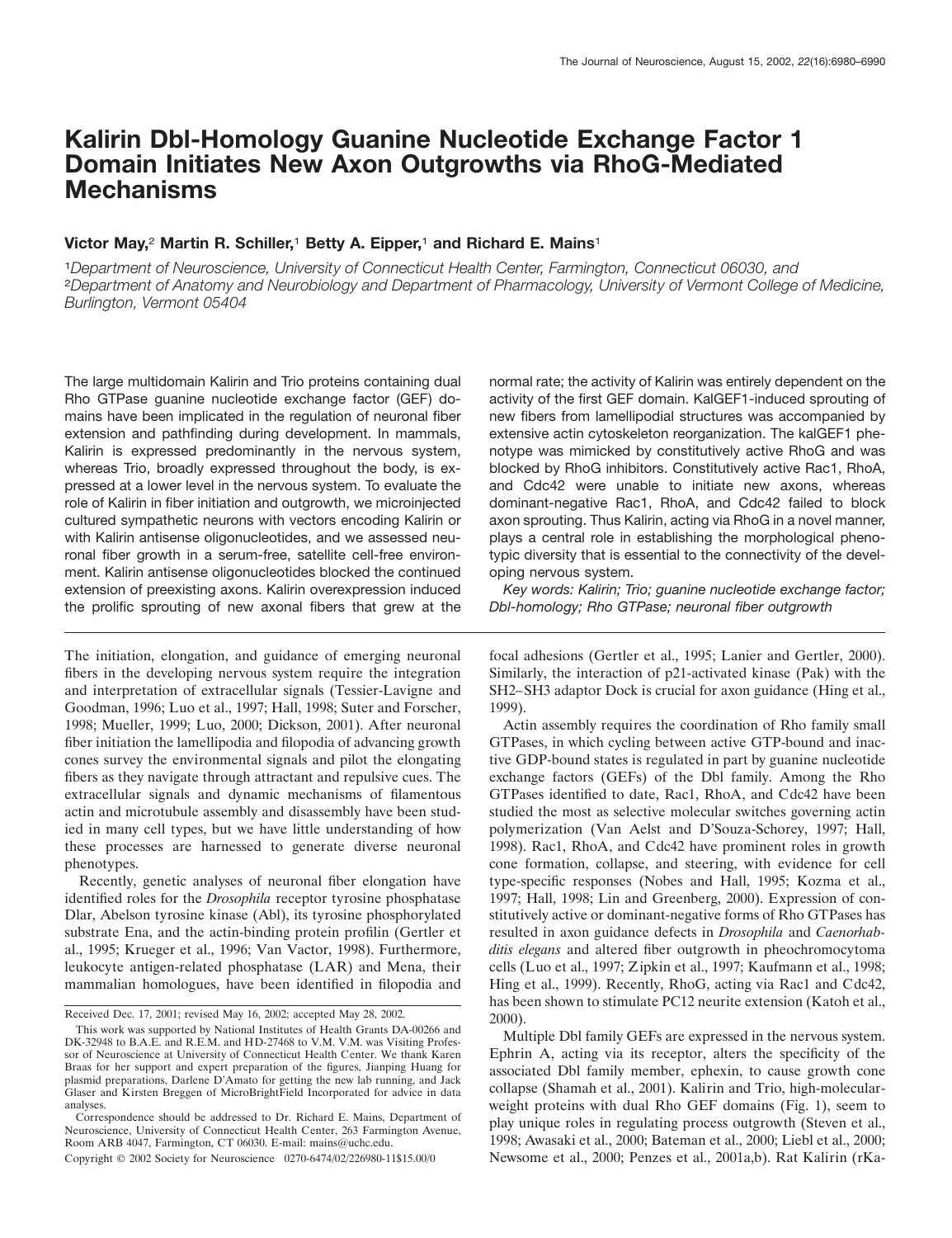

# Forms of Kalirin and Trio

*Figure 1.* Kalirin and Trio. The structures of two isoforms of rat Kalirin (*rKalirin-12*; accession number AF232669; *rKalirin-9*; accession number AF232668), human Trio (*hTrio*; accession number AAC34245), and dTrio (accession number AB035419) are drawn to scale. Kalirin and Trio possess two distinct Dbl-homology (DH)/pleckstrin-homology (PH) domains typical of GEFs for Rho GTPases along with a putative serine/ threonine kinase domain. In addition, both hTrio and rKalirin possess a Sec14p domain, multiple spectrin-like repeats, SH3 domains, and Ig/ fibronectin III (*FN3*) domains. Among the Kalirin isoforms that arise from alternative splicing, Kalirin-12 protein is structurally similar to hTrio. Kalirin-9, like dTrio, is devoid of the kinase domain; Kalirin-7 lacks the second GEF domain, and GEF1 is followed instead by a C-terminal postsynaptic density-95/discs large/zona occludens-1-binding motif mediating Kalirin-7 enrichment in postsynaptic density fractions (Penzes et al., 2000, 2001).

lirin) was identified as a binding partner to the cytoplasmic domain of peptidylglycine  $\alpha$ -amidating monooxygenase (PAM), a membrane protein essential to the biosynthesis of many neuropeptides (Alam et al., 1996, 1997). Human Trio (hTrio) was identified via its interaction with the intracellular phosphatase domains of human LAR (Debant et al., 1996).

Because the GEF domains of Kalirin and Trio interact with Rac1 and RhoA, both have the potential to coordinate attractant and repulsive cues. Unlike mammalian Trio, which has a broad tissue distribution, Kalirin is expressed preferentially in the adult nervous system (Johnson et al., 2000; Ma et al., 2001). Sympathetic neurons have been well studied with respect to neuronal fibers. In this work we assessed the role of Kalirin in postnatal sympathetic neurons, and we demonstrate a central role of Kalirin in the initiation of new axons and in axon outgrowth, mediated by RhoG, but not acting solely via Rac1 or Cdc42.

# **MATERIALS AND METHODS**

*Cell culture.* Primary superior cervical ganglion (SCG) neuron cultures were prepared as described previously (May et al., 1995; Braas and May, 1999). Donor neonatal rats were decapitated, and the SCGs from three to four litters (typically 30–40 pups; 60–80 ganglia) were dissociated enzymatically to produce a pooled population of cells. Cells were plated at a density of  $1.5 \times 10^3$  neurons/cm<sup>2</sup> onto rat tail collagen-coated 60 mm culture plates, treated with 10  $\mu$ M cytosine  $\beta$ -D-arabinofuranoside to remove non-neuronal cells, and maintained in defined serum-free medium containing 50 ng/ml nerve growth factor (Becton Dickinson Labware, Bedford, MA).

*Kalirin vector constructs and microinjection.* N-terminal *myc*-tagged Kalirin-12, Kalirin-9, kalGEF1, kalGEF2, kalKinase, and kal9 $\Delta$ GEF1 were expressed in pEAK10.His (Edge Biosystems, Gaithersburg, MD). Kal9 $\Delta$ GEF1 was constructed by deleting amino acid residues 1281–1583

of Kalirin-9 and joining the two fragments with a single Gly residue linker. All constructs were verified by sequencing. Transfection of Kalirin expression vectors induced lamellipodia formation and altered the phenotype of several fibroblast cell lines (Mains et al., 1999; Penzes et al., 2000). The kal $9\Delta$ GEF1 construct yielded a protein 35 kDa smaller than Kalirin-9. Fibroblasts expressing kal9 $\Delta$ GEF1 had the same phenotypes as fibroblasts expressing kalGEF2. Plasmids encoding RhoA, Rac1, and Cdc42 and constitutively active Rac1-Q61L and RhoA-Q62L plasmids were kind gifts from Dr. Richard Cerione (Cornell University, Ithaca, NY), Rac1-T17N and RhoA-T19N plasmids were generous gifts from Dr. Silvio Gutkind (National Institute of Dental Research, National Institutes of Health, Bethesda, MD), and Cdc42-Q61L and Cdc42-T17N constructs were obtained from A. Ghosh (Johns Hopkins University, Baltimore, MD). Expression vectors encoding enhanced green fluorescent protein-RhoG [EGFP-RhoG (G12V)], EGFP-RhoG (F37A), and RhoGIP122 were greatly appreciated gifts from A. Blangy (Centre de Recherche en Biochimie Macromoleculaire, Centre National de la Recherche Scientifique, Montpellier, France). The EGFP plasmid pEGFP-N2 was from Clontech (Palo Alto, CA); expression plasmids for Rac2 and RhoG were from the Guthrie cDNA Resource Center (Sayre, PA). All Rho GTPase and Kalirin expression vectors were tested first for their ability to alter CHO, NIH 3T3, or pEAK Rapid cell morphology in transient transfection assays. Kalirin antisense oligonucleotide included TCA AAC CAT CAT TCC GAA AAG ATC C [nucleotides (nt) 37-61; GenBank U88157], which has only a 14 of 25 nt match with the corresponding Trio nt sequence; the scrambled control oligonucleotides included ACT CAA TAC TAC CCT AAG GAA CTA C; CAT ACA ATC ATC CCT AAG AGA TCA C; and TGG GAC CTC CAC GTT TAT CTC TCC C.

SCG neurons after 5–9 d of culture were viewed under an inverted phase/fluorescence microscope with  $20 \times$  objectives. Kalirin or Rho GTPase constructs (50–200 ng/ $\mu$ l), pEGFP-N2 (200 ng/ $\mu$ l), and Texas Red-conjugated dextran (3000 MW, 2.5 mg/ml; Molecular Probes, Eugene, OR) were coinjected directly into the nuclei of SCG neurons at 95 HPa for 400 msec via a Transjection 5246/InjectMan system (Eppendorf, Hamburg, Germany). After 24–72 hr the fiber structure of EGFPexpressing neurons were viewed with GFP filters for fluorescence photo microscopy with  $20 \times$  or  $40 \times$  objectives (Nikon Eclipse TE300, Nikon, Melville, NY; SPOT RT, Diagnostic Instruments, Sterling Heights, MI). GFP-positive cells were photographed 24, 48, and 72 hr after injection, and the cells were matched by an independent observer. Most cells photographed at earlier times were present at later times; the number of GFP-positive cells increased with time, presumably because of the gradual expression of GFP. Neuronal expression of Kalirin or Rho GTPases was verified by immunocytochemical staining after termination of the experiments. In neurons coinjected with Kalirin and EGFP plasmids, 50–75% of EGFP-expressing neurons demonstrated altered phenotype, which reflected variability in cellular Kalirin expression levels as assessed by immunofluorescence staining for the *myc*-epitope tag. Expression from the smaller kalGEF1 expression vector was more consistent; over a fourfold range (50–200 ng/ $\mu$ l kalGEF1) >90% of all EGFPpositive neurons coinjected with kalGEF1 demonstrated strong phenotypic changes. Plasmid concentrations (in moles) for microinjection were directly comparable in some experiments, but kalGEF1, Kalirin-9, and Kalirin-12 expression levels in individual neurons were not normalized; differences because of the relative contributions of intramolecular modulation of Kalirin-9 and Kalirin-12 GEF1 activity were not determined. Morphometric analyses were performed with Neurolucida (MicroBright-Field, Colchester, VT); statistical analyses were performed with SigmaStat (SPSS Science, Chicago, IL).

*Antibodies and Western blot analyses.* Antisera for Kalirin have been described (Johnson et al., 2000; Penzes et al., 2000). The Trio antibody (CT35) was raised by immunizing rabbits with a 14-amino-acid peptide corresponding to the COOH terminus of Trio, Trio(3025–3038), conjugated to keyhole limpet hemocyanin with glutaraldehyde (Milgram et al., 1997). The Trio antibody was affinity purified by linking the same peptide to Affi-Gel 10 and was used at a dilution of 1:200. Western blot analyses were performed as described (Johnson et al., 2000). Tissues were extracted into radioimmunoprecipitation assay (RIPA) buffer (Johnson et al., 2000), and protein concentrations were determined by using the BCA reagent (Pierce, Rockford, IL). Commercial antisera were used to visualize Rac1, RhoA, Cdc42 (Transduction Laboratories, San Diego, CA), RhoG (Santa Cruz Biotechnology, Santa Cruz, CA), and tau (Roche, Indianapolis, IN).

*Metabolic labeling.* Cultures were labeled by using  $[35S]$ Met in Met<sup>-</sup> defined serum-free medium (1 mCi/ml) and chased in Met-containing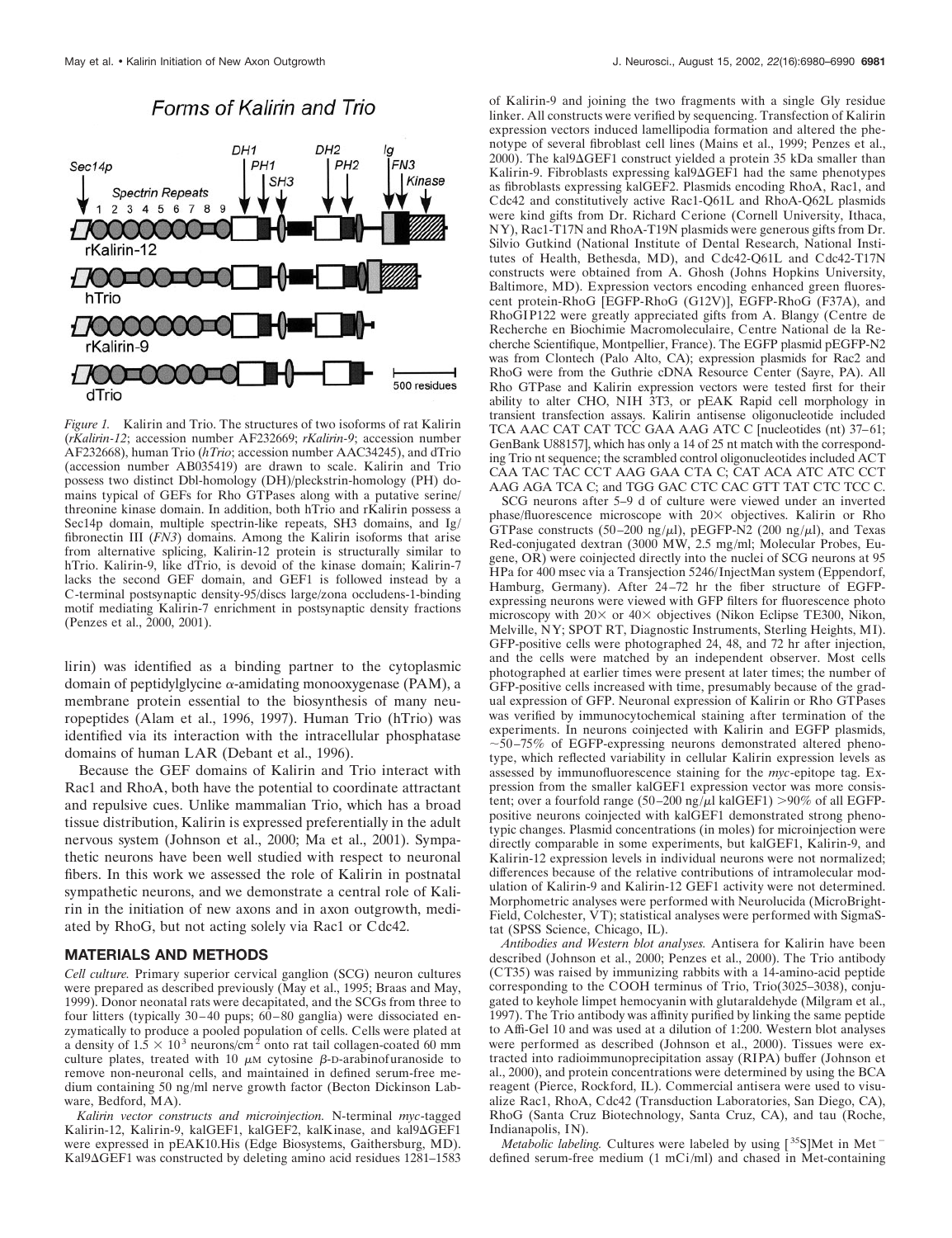medium as described (Alam et al., 1997). After a 30 min pulse or an additional 120 chase, the cells were extracted in RIPA buffer with protease inhibitors. Cell extracts were immunoprecipitated with excess Kalirin or Trio antibody; after isolation on protein A-Sepharose the samples were eluted and fractionated on 5% SDS-PAGE gels. Gels were dried with Amplify for fluorography.

*Rho GTPase binding and RhoG activation assays.* Binding assays were performed by using glutathione *S*-transferase-GTPase (GST-GTPase) fusion proteins and extracts from cells expressing exogenous kalGEF1. Rac2 and RhoG cDNAs were subcloned into pGEX6P vector for expression as GST fusion proteins. GST fusion proteins  $(10 \mu g)$  immobilized on glutathione-Sepharose 4B resin  $(25 \mu l)$  were incubated with cell extracts for 2 hr. Extracts were prepared from HEK-293 pEAK Rapid cells transiently transfected with pEAK10.HisMyc-GEF1 by using TMT buffer (20 mM Na-*N*-tris(hydroxymethyl)methyl-2-aminoethanesulfonic acid, pH 7.4, containing 10 mM mannitol,  $1\%$  Triton X-100, and protease inhibitors) and diluted 22-fold into magnesium lysis buffer [containing (in mm) 25 HEPES, pH 7.5, 150 NaCl, 10 MgCl<sub>2</sub>, 1 EDTA plus 1% NP-40 and 2% glycerol] for binding reactions. After being washed, the beads containing bound proteins were boiled into SDS-PAGE sample buffer and analyzed by Western blot analysis with a *myc*-antibody.

For RhoG activation assays the RhoGIP122 cDNA was subcloned into pGEX6P, expressed as a GST fusion protein (GST-RhoGIP), and immobilized on glutathione-Sepharose 4B beads. Cell extracts were prepared from HEK-293 pEAK Rapid cells transiently cotransfected with EGFP-RhoG and PEAK10.HisMyc-GEF1 or pEGFP (negative control) or with EGFP-RhoG (G12V) (positive control), using Rho-binding lysis buffer [containing (in mm) 50 Tris, pH 7.2, 500 NaCl, and 10  $MgCl<sub>2</sub>$  plus 1% Triton X-100, 0.5% Na-deoxycholate, 0.1% SDS]. Extracts were applied to the GST-RhoGIP resin, and the bound, activated RhoG was analyzed by Western blot analysis with the use of a RhoG antiserum.

*Actin visualization and immunocytochemistry.* Kalirin/EGFP-expressing SCG neurons were fixed with 4% paraformaldehyde for 15 min at room temperature, permeabilized with 0.1% Triton X-100, and labeled with 1:1000 TRITC-phalloidin (Sigma, St. Louis, MO) to visualize filamentous actin. Immunocytochemical staining for Kalirin forms and *myc*epitope was performed by using standard methods (Braas and May, 1999; Penzes et al., 2000).

#### **RESULTS**

#### **Kalirin induces extensive new neuronal fiber outgrowth**

Sympathetic postganglionic neurons have been used widely as a model to study neuronal fiber outgrowth and guidance (Giger et al., 1998; Guo et al., 1998; Francis and Landis, 1999; Tsui-Pierchala and Ginty, 1999; Xu et al., 2000). The neurons are quite homogeneous morphologically, with large acentric nuclei and defined fiber structures. SCG neurons exhibit diverse receptor systems that respond to known guidance cues and can be maintained readily *in vitro* under defined serum-free conditions without confounding regulatory factors. Dissociated sympathetic neurons *in vitro*, which display a simple phenotype as visualized by injecting plasmid-encoding EGFP into individual cells, provide an ideal system by which to evaluate neuronal GEF function. Typically, within the first few days of culture one to three primary fibers emanate from the large neuronal soma  $(30 \mu m)$  diameter), extending rapidly  $(5-20 \mu m/hr)$  to lengths of several millimeters (Fig. 2*A*). The fibers develop complexity by branching at distal regions of elongating fibers. Approximately one branch point develops per 500  $\mu$ m in fiber length; no additional fibers emerge from the cell soma even after extended times in culture.

Alternate splicing events generate multiple Kalirin isoforms (Fig. 1). Because Kalirin transcripts and proteins, corresponding to Kalirin-12 and Kalirin-9, can be identified in adult and neonatal SCG as well as in cultured sympathetic neurons (see below; McPherson et al., 2002), we evaluated their effects on the growth of neuronal fibers. Constructs encoding *myc*-epitope-tagged Kalirin-9 and Kalirin-12 were microinjected along with a plasmid encoding EGFP. Sympathetic neuron EGFP expression within 24



*Figure 2.* Kalirin initiates SCG fiber outgrowth. *A*, Control cultured SCG sympathetic neuron 72 hr after microinjection with 200 ng/ $\mu$ l EGFPplasmid alone; two fibers project from the soma, with one branching a short distance from the soma. *B, C*, Sequential micrographs of neurons coinjected with EGFP and Kalirin-9 plasmid (200 ng/ $\mu$ l each). New fiber outgrowth is apparent when the 24 and 48 hr postinjection micrographs are compared (*B, C*). A burst of neuronal fiber initiation and extension is observed in Kalirin-9-expressing neurons between 24 and 48 hr. Cy3 immunofluorescence staining for the *myc*-epitope was performed at the end of the experiment to demonstrate Kalirin-9 expression in neurons with fiber outgrowth (*inset*, cell *1*). *D, E*, Sequential micrographs of a single neuron coinjected with EGFP and Kalirin-12 plasmids  $(200 \text{ ng}/\mu\text{l})$ each). Like for Kalirin-9, Kalirin-12 expression induced the outgrowth of new fibers and branches. After 24 hr new fibers could be identified by bright EGFP fluorescent growth cones at distal fiber tips (*asterisk*). Comparison to the same Kalirin-12-expressing neuron 48 hr after injection reveals new fibers (*arrowhead*) and a high density of growth cones emerging from extensive fiber branching. Kalirin-12 expression in the injected neuron with outgrowth phenotype was demonstrated by staining for *myc*-epitope; staining was confined to the soma (*inset*, cell *2*).

hr allowed for visualization of both new and old processes, and photomicrographs of the same cells at 24, 48, and 72 hr after injection allowed for a visual record of neuronal fiber development. Expression of Kalirin-9 (Fig. 2*B,C*) or Kalirin-12 (Fig. 2*D,E*) produced a dramatic phenotype characterized strikingly by an initiation of multiple prominent new fiber outgrowths from the soma. This Kalirin-induced outgrowth of new fibers is uniquely different from the guidance functions ascribed previously to *Drosophila* Trio (dTrio) (Awasaki et al., 2000; Bateman et al., 2000; Newsome et al., 2000; Liebl et al., 2000). Compared with control cultures that were injected with the EGFP construct alone, the expression of exogenous Kalirin-9 or Kalirin-12 in-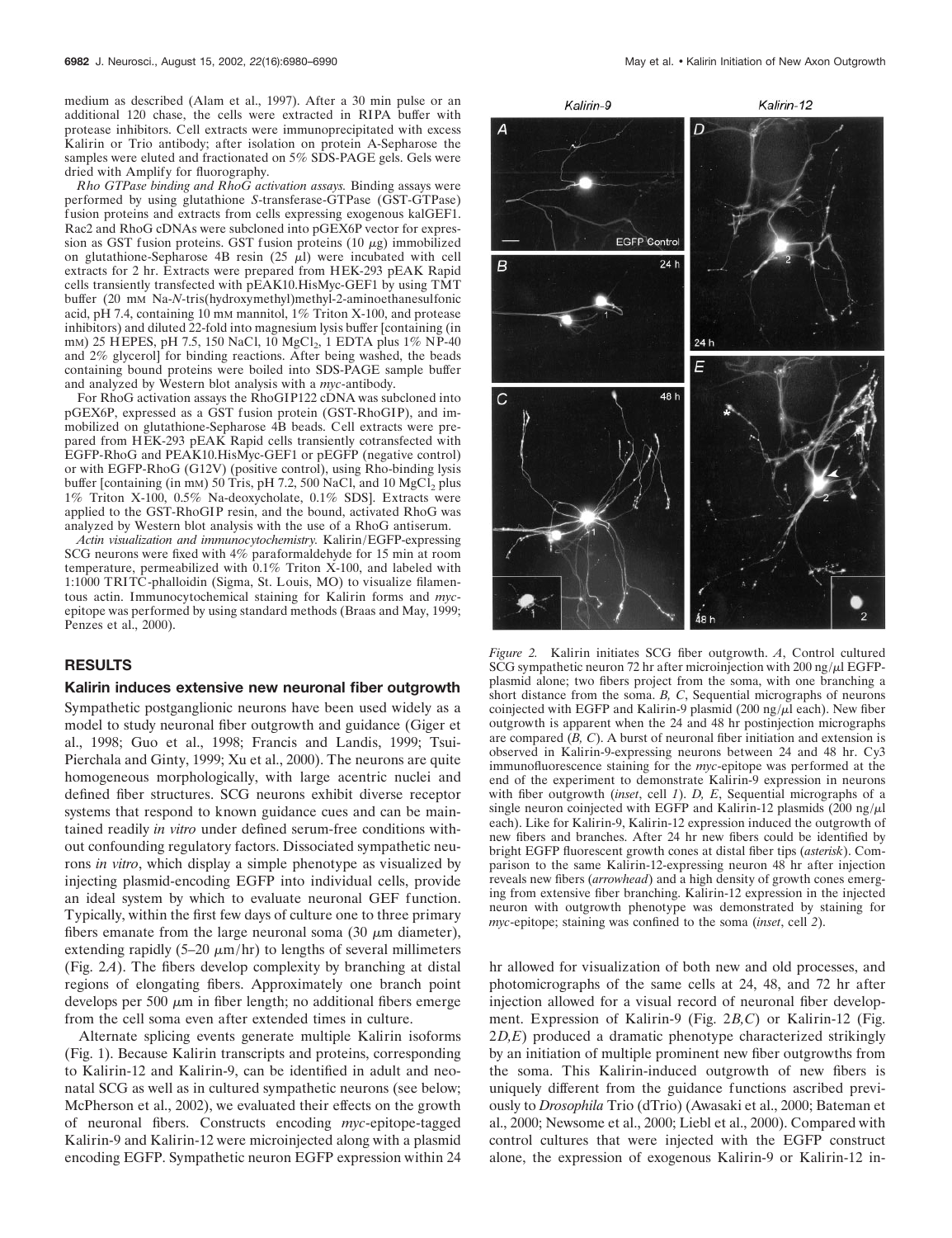#### **Table 1. Kalirin fiber analysis summary**

|                    | Fiber<br>number | Node<br>$number*$ | Segment<br>number   |
|--------------------|-----------------|-------------------|---------------------|
| Control $(n = 24)$ | $1.9 \pm 0.1$   | $1.8 \pm 0.2$     | $7.0 \pm 0.5$       |
| Kalirin $(n = 9)$  | $12 \pm 2.2^a$  | $25 \pm 5^a$      | $69 \pm 14^{\circ}$ |
| KalGEF1 $(n = 14)$ | $18 \pm 1^{b}$  | $36 + 4^{b,c}$    | $91 \pm 10^{b}$     |

Data from Neurolucida morphometric analyses represent the mean  $\pm$  SEM.

\*Measured within 300  $\mu$ m radius of cell.

*a* Different from control,  $p \le 0.001$ .

*b* Different from control and kalirin,  $p \le 0.001$ .

 $c$ Different from kalirin,  $p < 0.02$ .

creased the number of somal fiber outgrowths more than sixfold in 50 and 75% of the epitope-expressing neurons, respectively (Table 1). The appearance of new fibers 24 hr after plasmid microinjection was distinguished readily by the presence of brightly fluorescent growth cones at the distal tips of fibers emerging from the soma; these were distinguished easily from the very much longer preexisting primary fibers.

The Kalirin-induced fibers were highly dynamic. After initiation, the new fibers attained  $100-500 \mu m$  in length within 24 hr, which indicated an average initial extension rate that exceeded 10  $\mu$ m/hr. The rate of fiber growth was not affected by the number of newly formed fibers. Fiber branching, as assessed by either fiber segment or node analyses, increased  $\sim$ 10-fold compared with control (Table 1), and fiber directionality changed frequently. Consistent with this observation, time-lapse photomicroscopy revealed substantial growth cone motility. As anticipated, the neuronal phenotypic profiles, observed 72 hr after injection with Kalirin-12 and Kalirin-9 expression vectors, revealed significant diversity that may reflect differences in level of Kalirin expression as well as the functional interactions of the different Kalirin domains in different neurons. No changes in the preexisting principal fibers were noted in the microinjected cells. The duration of the experimental observations was limited only by the lifetime of expression of the EGFP.

# **Kalirin-9 and Kalirin-12 are expressed in sympathetic SCG neurons**

We used an antiserum to the spectrin-like region of Kalirin to identify the forms and levels of Kalirin in extracts of postnatal day 2 (P2) SCG or cultured SCG neurons (Fig. 3); extracts of adult rat cerebral cortex were analyzed for comparison. Western blot analysis identified Kalirin-12 (470 kDa) and Kalirin-9 (370 kDa) (Fig. 3*A*). Kalirin-9 is slightly more abundant than Kalirin-12, and Kalirin levels in the P2 ganglia are approximately onehalf of the levels in adult cortex. Western blot analysis of the same extracts with an antiserum specific for the C terminus of Kalirin-12 confirmed the identity of the 470 kDa protein (Fig. 3*A*, *right*). Kalirin-7 (190 kDa), the most abundant Kalirin isoform in adult cortex and hippocampus, is not prevalent in the cultured SCG neurons.

To evaluate the contribution of Kalirin to SCG function, we developed an antiserum to the C terminus of Trio and used recombinant Kalirin and Trio to ensure that our Kalirin-12 and Trio antisera had similar sensitivities. Both Kalirin-12 and Trio could be detected in extracts of P1 SCG, with levels of Kalirin-12 slightly greater than levels of Trio (Fig. 3*B*); taking into account the existence of multiple Kalirin isoforms, it is clear that SCG Kalirin protein levels exceed those of Trio. We also used metabolic labeling followed by immunoprecipitation and fluorography

## A. Kalirin Expression



**B.** Kalirin and Trio Expression

C. Metabolic Labeling



*Figure 3.* SCG contains more Kalirin than Trio. *A*, Detergent extracts (30  $\mu$ g of total protein) of adult rat cerebral cortex, P2 SCG, or 10 d SCG cultures (*TC*) were fractionated on 4–15% gradient gels, transferred to polyvinylidene difluoride (PVDF) membranes, and visualized by Western blot analysis by using kal-spectrin antibody and enhanced chemiluminescent reagents; a longer exposure is shown also. The bands  $\langle 200 \text{ kDa} \rangle$ were not visualized by Kalirin-7-specific antibodies (Penzes et al., 2001). Molecular weight markers are indicated on the *left*. The same samples were visualized with an antiserum selective for the COOH terminus of Kalirin-12. *B*, Detergent extracts  $(30 \mu g)$  of total protein) of adult or P1 SCG and adult rat cerebral cortex were fractionated on 5% gels and visualized by Western blot analysis with either the Kalirin-12 or Trio antibody; an aliquot of recombinant Trio was analyzed separately to demonstrate recovery and verify its molecular mass. The concentrations of the Kalirin-12 and Trio antibodies were chosen to yield equivalent signals when equimolar amounts of recombinant kalKinase and TrioKinase were analyzed. *C*, SCG neurons were incubated in defined serumfree medium containing [ 35S]Met for 30 min and harvested (pulse, 30 min; *P30*) or chased for an additional 120 min (chase, 120 min; *C120*) in serum-free medium. Cultures were extracted and immunoprecipitated with antibody to kal-spectrin (*Kal*) or Trio (*Trio*). After isolation with protein A-Sepharose beads, the samples were fractionated on 5% gels for fluorography (6d).

to compare expression of the two proteins. Although synthesis of Kalirin-12 and Kalirin-9 was readily apparent, synthesis of Trio was not detectable in the same extracts (Fig. 3*C*). From these biochemical assessments Kalirin appeared to be the more physiologically relevant protein in sympathetic neurons.

## **Kalirin GEF1 domain is responsible for the induction of fiber sprouting**

To evaluate whether one particular catalytic region of Kalirin was able to drive the observed fiber initiation phenotype, we microinjected expression constructs for kalGEF1, kalGEF2, or Kalirin kinase (kalKinase) into the sympathetic neurons along with the EGFP expression vector (Fig. 4). The kalGEF1 domain alone consistently produced the dramatic neuronal fiber outgrowth of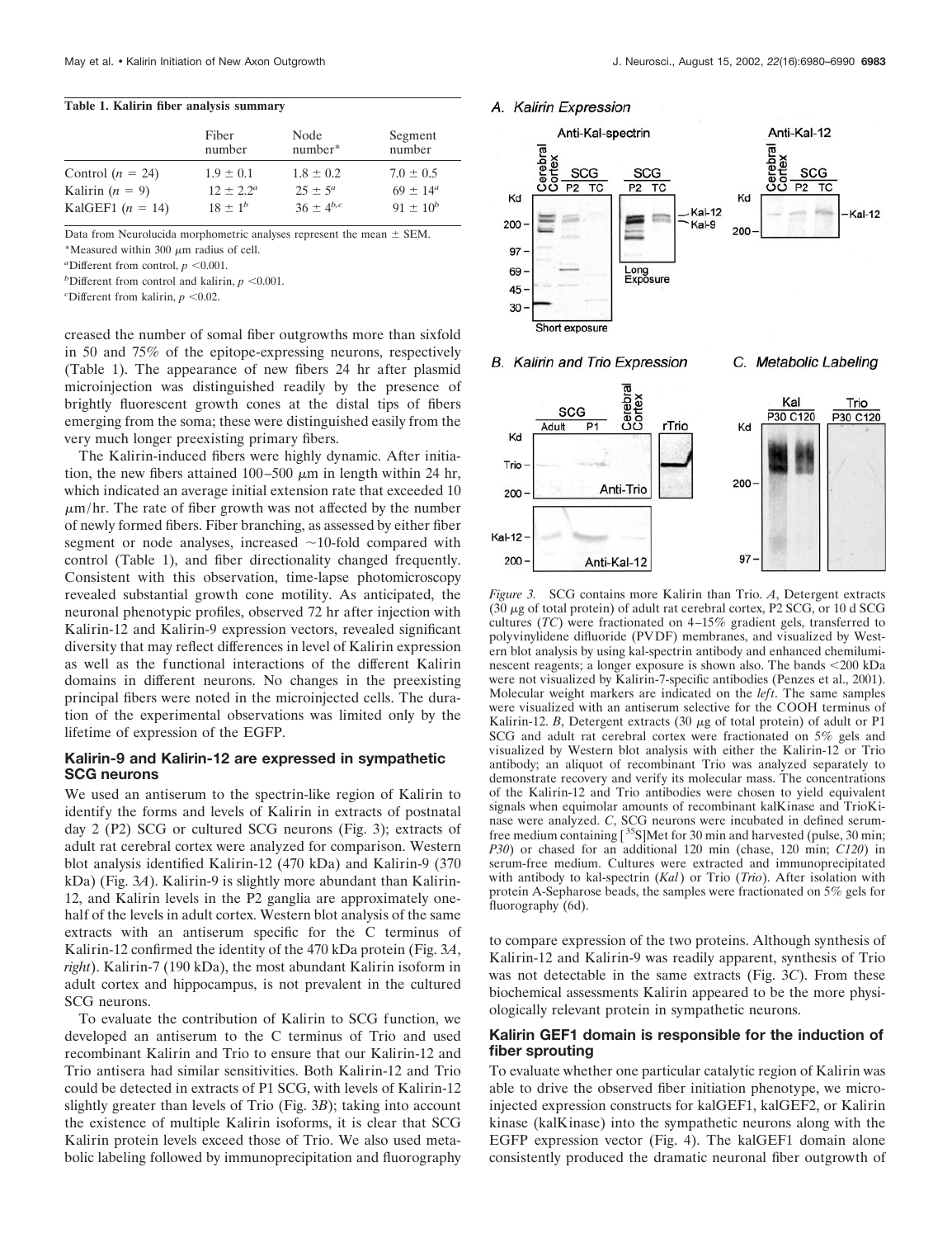*Figure 4.* KalGEF1 domain expression is key to the Kalirin-induced fiber outgrowth phenotype. *A*, Microinjection of sympathetic neuron with 200 ng/ $\mu$ l kal-GEF1 expression vector induced robust fiber outgrowth and branching (compare with Fig. 2*A*). Growth cones at distal fiber terminals appeared as broad lamellipodial sheets (*arrowheads*). *B, C*, A neuron injected with kalGEF1 and EGFP (*B*) and processed immunocytochemically to visualize the *myc*-epitope of the kalGEF1construct (C) demonstrated kalGEF1 expression in newly formed fibers and terminals. *D, E*, KalGEF1 induced fiber initiation resulted from extensive actin cytoskeleton reorganization. Micrographs of two different kalGEF1/EGFP-injected neurons ( *green*) were merged with micrographs of the same neurons visualized with TRITCphalloidin (*red*). The noninjected sympathetic neurons (*D*, *asterisk*) displayed relatively uniform staining for filamentous actin. Expression of kalGEF1 caused a redistribution of filamentous actin to emerging fiber outgrowths (*D*; *arrowheads* mark *red* lamellipodial filigree emerging from *green* microinjected neuron) and to large aggregates in the perinuclear region of the cell soma ( *yellow* represents actin aggregates from *green* and *red* fluorescence overlay). At later stages of fi-



ber development the kalGEF1-injected neurons typically displayed prominent staining for filamentous actin (*red*) at growth cones (*E, arrowheads*); aggregates of filamentous actin were still apparent in neuronal soma (*asterisk*).



*Figure 5.* Kalirin GEF2 and kinase domains do not induce fiber outgrowth. Microinjection of kalGEF2, kalKinase, or kal9 $\Delta$ GEF1 did not induce changes in sympathetic neuronal phenotype. *A*, A neuron injected with kalGEF2 and EGFP was processed immunocytochemically to visualize the *myc*-epitope of the kalGEF2 construct; the EGFP image ( *green*) was merged with the Cy3 image (*red*) for the epitope ( *yellow*, from *green* and *red* Cy3 overlay). No changes in phenotype were noted in kalGEF2 expressing neurons when compared with control despite high levels of *myc*-expression. *B*, Two kalKinase/EGFP-injected neurons ( *green*) with high levels of *myc*-epitope expression ( *yellow*) failed to demonstrate an outgrowth phenotype. *C*, Similarly, expression of a Kalirin-9 GEF1 deletion construct in sympathetic neurons did not elicit the fiber initiation phenotype despite high *myc*-expression levels ( *yellow*). The patchy staining for kalKinase in the processes was a reproducible observation. Scale bars, 25  $\mu$ m.

the Kalirin phenotype in 90% of the injected neurons (Fig. 4*A*). Neither kalGEF2 nor kalKinase expression organized new somal fiber outgrowths despite the demonstrated high expression of each protein (Fig. 5*A,B*). Microinjection of SCG neurons with Kalirin constructs with a kalGEF1 deletion (Fig. 5C; kal9 $\Delta$ GEF1) also failed to elicit the characteristic outgrowth phenotype, indicating that the neuronal fiber initiation response was dependent on the GEF1 domain.

The kalGEF1 phenotypic response was robust but not identical to that for Kalirin-9 or Kalirin-12. Unlike the Kalirin-induced fiber outgrowths, which exhibited tapered growth cones at their terminals, the growth cones at the terminals of kalGEF1-induced processes terminated in broad lamellipodial sheets (Fig. 4*A*). These large lamellipodial structures at the advancing fiber terminals resisted condensation during fiber elongation and retained their broad lamellipodial features until the fibers migrated significant distances from the soma. Expression of the kalGEF1 domain induced a ninefold increase in somal fiber outgrowth compared with control (Table 1). Staining for the *myc*-epitope revealed kalGEF1 expression not only in the soma but also in the newly formed fibers and growth cones, suggesting that kalGEF1 participates in local cytoskeletal restructuring for the outgrowth process (Fig. 4*B,C*). Consistent with these ideas, the kalGEF1 induced changes were accompanied by striking cellular actin cytoskeleton reorganization; the bulk of the cellular and cortical actin adjacent to the plasma membrane was redistributed to the newly formed lamellipodial fiber structures (Fig. 4*D,E*). This redistribution was so extensive that the filamentous actin staining in the soma proper was almost eliminated. These studies demonstrate that kalGEF1 activity is coupled to actin reassembly processes that are necessary for neuronal fiber initiation and outgrowth.

By collecting sequential photomicrographs to evaluate fiber growth, we deduced that the kalGEF1-induced fibers presented a structured delayed mode of branching, characterized by the protrusion of collateral fibers and growth cones at specific regions of cytoskeleton instability along the advancing fiber. The sites of branching were identified first by the appearance of lamellipodial and filopodial activity. This is one preferential mode described for axon branching and is distinct from growth cone splitting mechanisms more characteristic of dendrites (Acebes and Ferrús, 2000). The initiation of new fiber formation from the soma was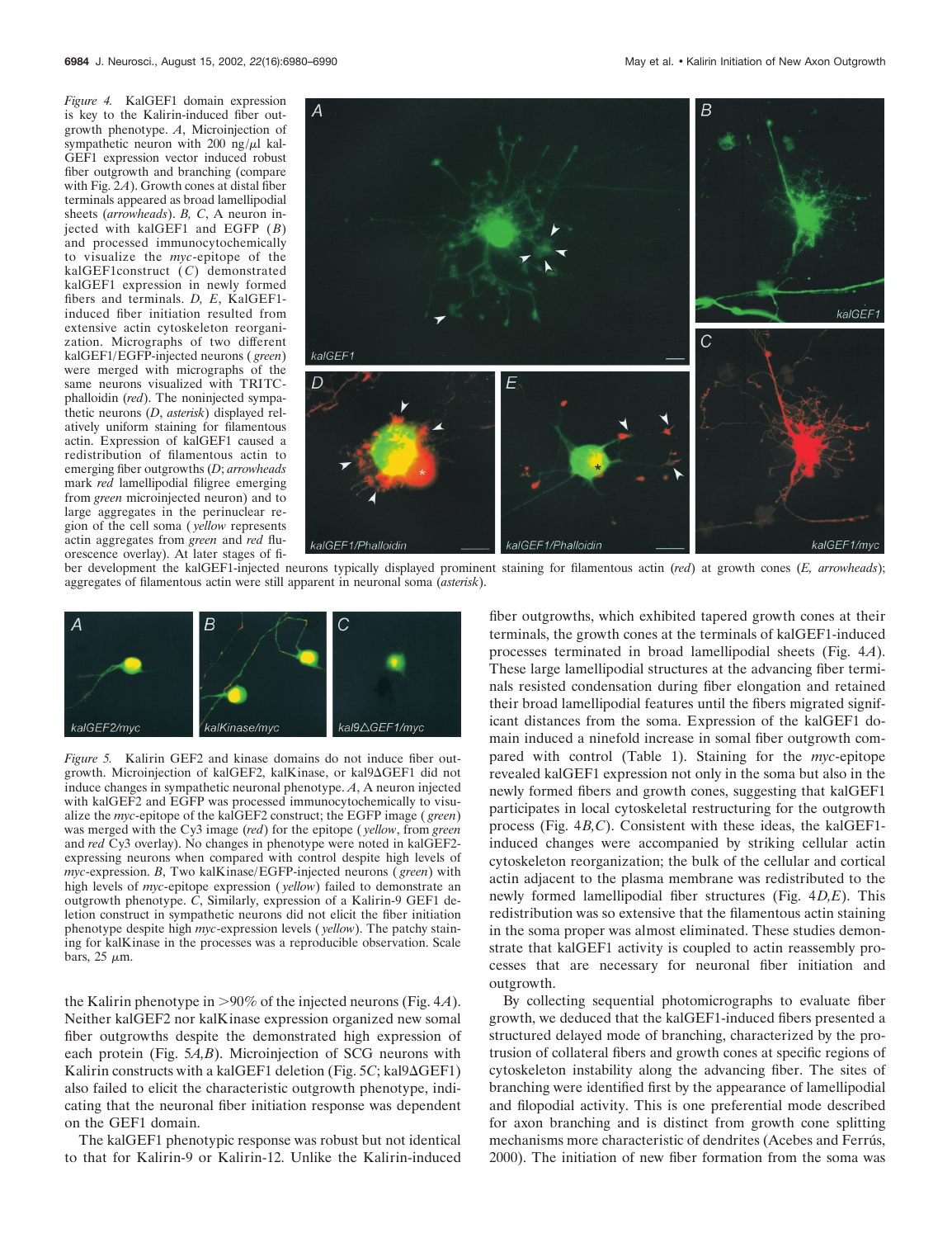

often continuous; as newly formed fibers extended in length, new lamellipodial structures appeared around the soma with the subsequent appearance of neurites (Fig. 6*A–C*).

## **The new fibers induced by kalGEF1 are axons**

We wanted to determine whether the newly initiated fibers exhibited axonal or dendritic characteristics. The kalGEF1-induced processes were uniform in diameter and exhibited both tau and paired helical filament protein immunoreactivity, suggesting that the fibers were axonal (data not shown). However, as a more rigorous demonstration of their functionality and axonal properties, the fibers and terminal growth cones of kalGEF1-injected neurons were examined for their abilities to transport and store neuropeptides. For this purpose the kalGEF1 expression vector was coinjected into sympathetic neurons with a neuropeptide Y-EGFP (NPY-EGFP) construct shown previously to yield a NPY-EGFP fusion protein that is stored in regulated secretory granules (El Meskini et al., 2001). Under these experimental conditions the soma and fibers of the kalGEF1-injected neurons were visualized solely by localizing NPY-EGFP. Like before, control neurons injected with the NPY-EGFP construct alone had only one to two processes. In the kalGEF1-coexpressing cells, NPY-EGFP was localized to profuse bright punctate structures prominent in the soma and distal terminals of the newly formed fibers (Fig. 6*D*). Further, these punctate structures migrated during fiber extension in culture. Thus, consistent with the morphological and biochemical criteria, the kalGEF1-induced fibers demonstrated the ability to transport peptide-containing granules for storage and regulated release at their terminals, a principal defining feature of neuronal axons.

Fiber-branching frequency, assessed by enumerating the number of nodes within a 300  $\mu$ m radius, was also greater in kalGEF1injected neurons than in Kalirin-injected neurons (18-fold vs 12-fold for kalGEF1 and Kalirin, respectively; Table 1). The

*Figure 6.* KalGEF1-induced fiber extensions are axons. *A–C*, Two sympathetic neurons microinjected with kalGEF1 and EGFP were photographed 24, 48, and 72 hr after injection. Fibers initiated after kal-GEF1 expression extended rapidly over time. Note the continued emergence of some new fibers even 48 and 72 hr after injection. *D*, KalGEF1-induced fibers contained neuropeptide vesicles. Neurons were coinjected with kalGEF1 and NPY-EGFP constructs. Secretory granules containing the NPY-EGFP fusion protein were visualized on the basis of the localization of EGFP; proteins were routed from cellular sites of biosynthesis to growth cones of newly formed fibers (*arrowheads*; punctate *green* fluorescent endings). *E*, Sholl analysis of Kalirin-initiated fibers and kalGEF1-initiated fibers 2–3 d after microinjection. Control EGFP-injected neurons (CTL;  $n = 24$ ) demonstrated a slight increase in fiber crossings at distant intervals from the branching of principal fibers. Fiber outgrowths from kalGEF1-injected neurons  $(n = 14)$  produced a ninefold increase in fiber crossings  $(50 \mu m)$  distance) that diminished to control levels as the Sholl radii exceeded the lengths of the newly formed fibers. *Post hoc* Student–Newman– Keuls analyses revealed significant differences from CTL at 25–175  $\mu$ m distances ( $p < 0.001$ ). Kalirininjected neurons produced a sixfold increase in intersections  $(n = 9)$ . Fiber lengths were longer than kalGEF1-injected neurons but variable; differences in the number of fiber crossings compared with control were significant for all radial points ( $p <$ 0.001). Data are mean  $\pm$  SEM, from counting fiber intersections for many neurons. Scale bars, 50  $\mu$ m.

resulting increase in fiber complexity was demonstrated directly by Sholl analyses (Fig. 6*E*). Because new fiber length and branching frequency and pattern between Kalirin-9-injected neurons and Kalirin-2-injected neurons were not statistically different, the data sets from the two constructs were combined (Table 1; Fig.  $6E$ ). When we counted fiber intersections at 25  $\mu$ m concentric circles from the soma, the number of fiber crossings at the proximal regions of the kalGEF1-injected neurons was sevenfold higher than control, which reflected high fiber density contributed by both new somal fiber outgrowths and branches. Because the Sholl radii exceeded the length of the newly formed kalGEF1 induced fibers ( $>175 \mu m$ ), the number of intersections declined to control values represented by the lengths of the principal fibers. As evident from the Sholl analysis, although Kalirin-induced fibers and branches were fewer in number, the fibers were frequently longer (Fig. 6*E*).

# **RhoG mediates the kalGEF1-induced sprouting of new axons**

The formation of lamellipodia, filopodia, and stress fibers regulated by the Rho small GTPase family members Rac1, Cdc42, and RhoA in fibroblasts bears significant similarities to advancing growth cone structures. The same Rho GTPases clearly participate in neuronal morphogenesis (Hall, 1998; Luo, 2000); Rac1, RhoA, Cdc42, and RhoG are known to affect neuronal process development, and all four Rho GTPases are expressed in the SCG (see below). To determine whether any of these Rho GT-Pase mediated the dramatic fiber initiation phenotype that was observed, we first tested the ability of constitutively active forms of each Rho GTPase to mimic the kalGEF1-induced neuronal outgrowth, and then we examined the ability of the corresponding dominant-negative variant to block or attenuate the kalGEF1 phenotypic response.

Unexpectedly, the microinjection of vectors encoding constitu-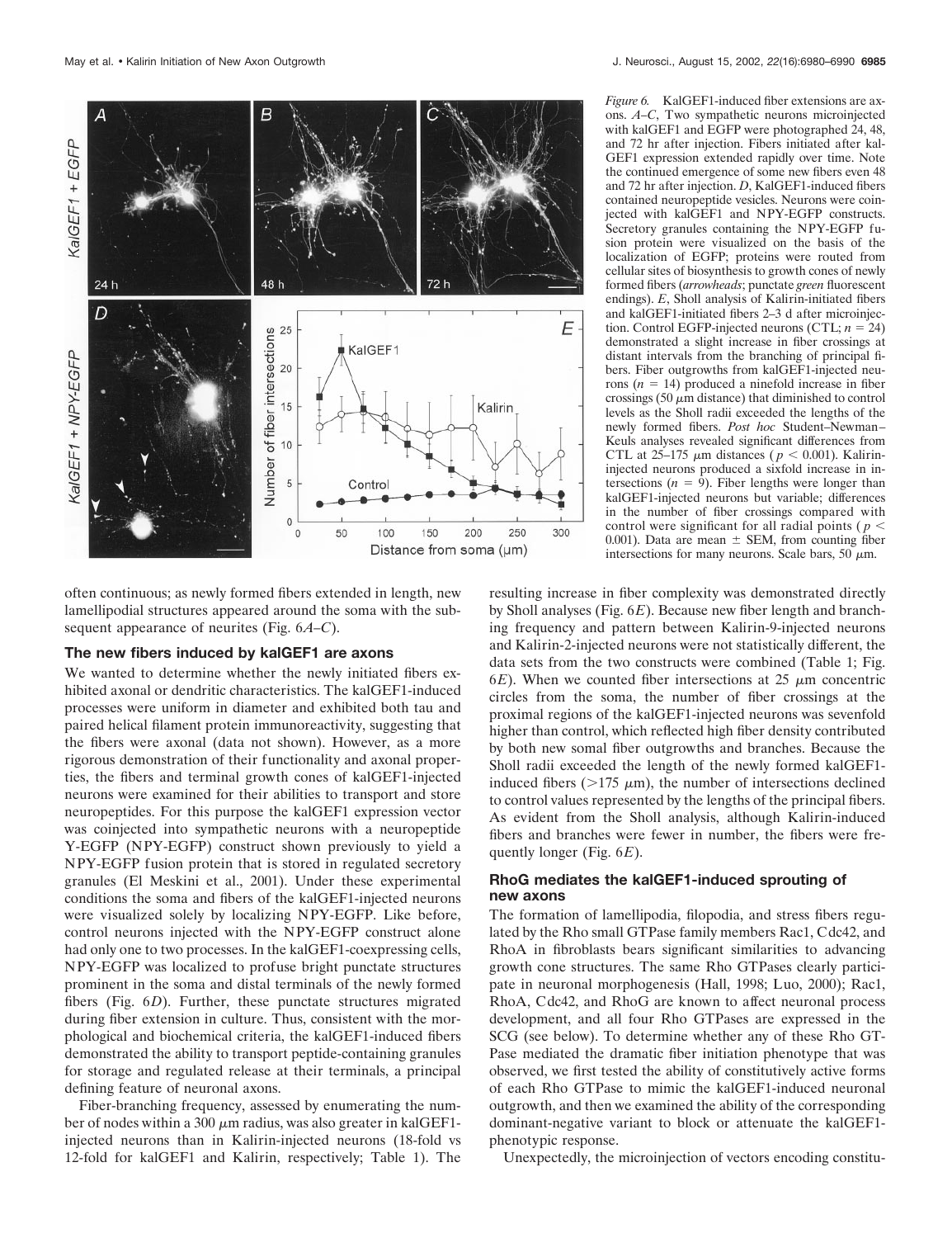

*Figure 7.* Kalirin-induced neuronal fiber outgrowth is mediated by RhoG. *A–D*, Constitutively active Rho GTPases (Rac1-Q61L, RhoA-Q62L, Cdc42-Q61L, and Rho G12V; all at  $200 \text{ ng}/\mu$ l) were microinjected, and the neurons were examined 48 hr later. Only the microinjection of the active RhoG G12V induced the fiber outgrowth phenotype resembling that observed for Kalirin or kalGEF1. *E–G*, Coinjection of neurons with kalGEF1 (50 ng/ $\mu$ l) and the RhoG competitive inhibitor RhoG F37A ( $F$ ; 200 ng/ $\mu$ l) or RhoGIP122, a RhoG-GTP binding protein (*G*; 200 ng/ $\mu$ l), either diminished or blocked, respectively, the fiber outgrowth phenotype observed for kalGEF1 alone (*E*); the cells were photographed 48 hr after injection. *H–J*, RhoG F37A expression also blocked Kalirin-12-induced fiber outgrowth. RhoG F37A fluorescence (*H*; EGFP, *green*) and *myc*epitope staining for Kalirin-12 (*I*; Cy3, *red*) are merged in *J*; new fiber extensions were never observed despite high levels of *myc*-expression. Scale bar, 50  $\mu$ m.

tively active variants of Rac1, RhoA, or Cdc42 GTPases had no apparent modulatory effects on fiber initiation or on the formation of lamellipodia and/or filopodia from the soma of sympathetic neurons (Fig. 7). The soma of a very small fraction of the constitutively active Rac1-injected neurons  $(\sim 10\%)$  displayed a modest spreading phenotype reminiscent of Rac1-induced lamellipodia expansion in fibroblast lines; the few principal fibers in the injected neurons did not appear different from controls after the microinjection of constitutively active Rac1-Q61L, RhoA-Q62L, or Cdc42-Q61L (Fig. 7*A–C*). In contrast, the microinjection of vector encoding constitutively active RhoG G12V recapitulated the kalGEF1 neuronal outgrowth initiation phenotype (Fig. 7*D*). Numerous new fibers sprouted from the soma, with small tapered growth cones at the advancing distal terminals. Although the response to RhoG G12V was not as robust as that of kalGEF1, these results suggested that the fiber initiation phenotype might require RhoG activation.

Two approaches were used to test this possibility directly. First, using a minimal effective concentration of kalGEF1 to elicit the outgrowth phenotype in 90% of the injected sympathetic neurons, we coinjected a fourfold excess of vector encoding RhoG F37A, which behaves as a competitive inhibitor for endogenous RhoG (Fig. 7*E* vs *F*) (Blangy et al., 2000). The kalGEF1 phenotype was attenuated drastically. Even after extended culture periods in which cells expressing kalGEF1 alone demonstrated increased fiber number and length, neurons coinjected with kal-GEF1 and RhoG F37A exhibited sharply lower levels of fiber

initiation. Second, we used a recently identified RhoG binding protein (RhoGIP122) specifically to trap and remove activated GTP-bound RhoG (Blangy et al., 2000). With the same experimental paradigm, coinjection of RhoGIP122 constructs blocked completely all new kalGEF1-induced fiber outgrowths (Fig. 7*E* vs *G*). To determine whether fiber outgrowth induced by the fulllength Kalirin constructs was a consequence of RhoG activation, we coinjected Kalirin-12 and RhoG F37A vectors into sympathetic neurons (Fig. 7*H*). As with kalGEF1, RhoG F37A abrogated completely all new Kalirin-12 induced outgrowth despite high epitope expression from the Kalirin-12 vector (Fig. 7*H–J*). Together, these data suggest that RhoG activation is necessary for Kalirin-induced fiber outgrowth initiation.

By contrast, coinjection of kalGEF1 with dominant-negative constructs for other Rho GTPases failed to attenuate the outgrowth initiation phenotype (data not shown). Coinjection of kalGEF1 with the dominant-negative (DN) Rac1 T17N did not prevent the induction of kalGEF1-mediated fiber outgrowth. However, the distal terminals of the newly formed fibers were devoid of the conspicuous broad lamellipodial growth cones that were observed in the kalGEF1-injected neurons. Within a short period of time the kalGEF1-mediated outgrowths in the presence of DN Rac1 T17N underwent retraction, an atypical outcome of the kalGEF1 phenotype. Similarly, coinjections of DN Cdc42 T17N or DN RhoA T19N with kalGEF1 did not abrogate fiber initiation or branching. Unlike the responses with DN Rac1 T17N, kalGEF1 in the presence of DN Cdc42 or DN RhoA still initiated lamellipodial growth cones at the fiber terminals; the ensuing phenotype, especially in the presence of DN Cdc42, appeared weaker most likely because of diminished growth rates, suggesting that full expression for the Kalirin or kalGEF1 phenotype is dependent on the organized collaboration of multiple Rho GTPases.

#### **RhoG is present in SCG and binds to KalGEF1**

These results implicate RhoG or a close relative in Kalirininduced axonal initiation and growth. The ability for kalGEF1 to activate RhoG was evaluated directly in Rho GTPase binding and activity assays. Rho GTPase binding to kalGEF1 was sensitive to magnesium concentrations, and, under optimal conditions, kal-GEF1 demonstrated significant binding to Rac1 and RhoG (Fig. 8*A*); binding to Cdc42, RhoA, and Ras was extremely weak, as reported for TrioGEF1 (Debant et al., 1996). When the data were normalized to Rho GTPase protein levels, kalGEF1 binding to RhoG was threefold greater than to Rac1 (Fig. 8*A*, *bottom panel*).

We used the fact that RhoGIP122 interacts specifically with activated RhoG to assess the ability of kalGEF1 to activate RhoG (Fig. 8*B*). Fibroblasts (HEK-293), which do not contain high levels of RhoG, were transiently transfected with RhoG in the absence or presence of kalGEF1. RhoGIP122 resin was incubated with extract, and cellular-activated RhoG bound to RhoGIP122 was visualized by Western blot analysis via the antibody to RhoG. As shown, kalGEF1 is a potent activator of RhoG (Fig. 8*B*).

Because the mixture of Rho proteins expressed in a given cell type is a critical determinant of its ability to respond to a particular GEF, we evaluated the expression of Rac1, RhoA, Cdc42, and RhoG in SCG, adult cortex, and liver. Sympathetic neurons express all four of these Rho GTPases (Fig. 8*C*). Although Rac1, RhoA, and Cdc42 are expressed at similar levels in adult cortex and SCG, it is notable that RhoG is not present at high levels in adult cortex. The tissue-specific expression of RhoG and other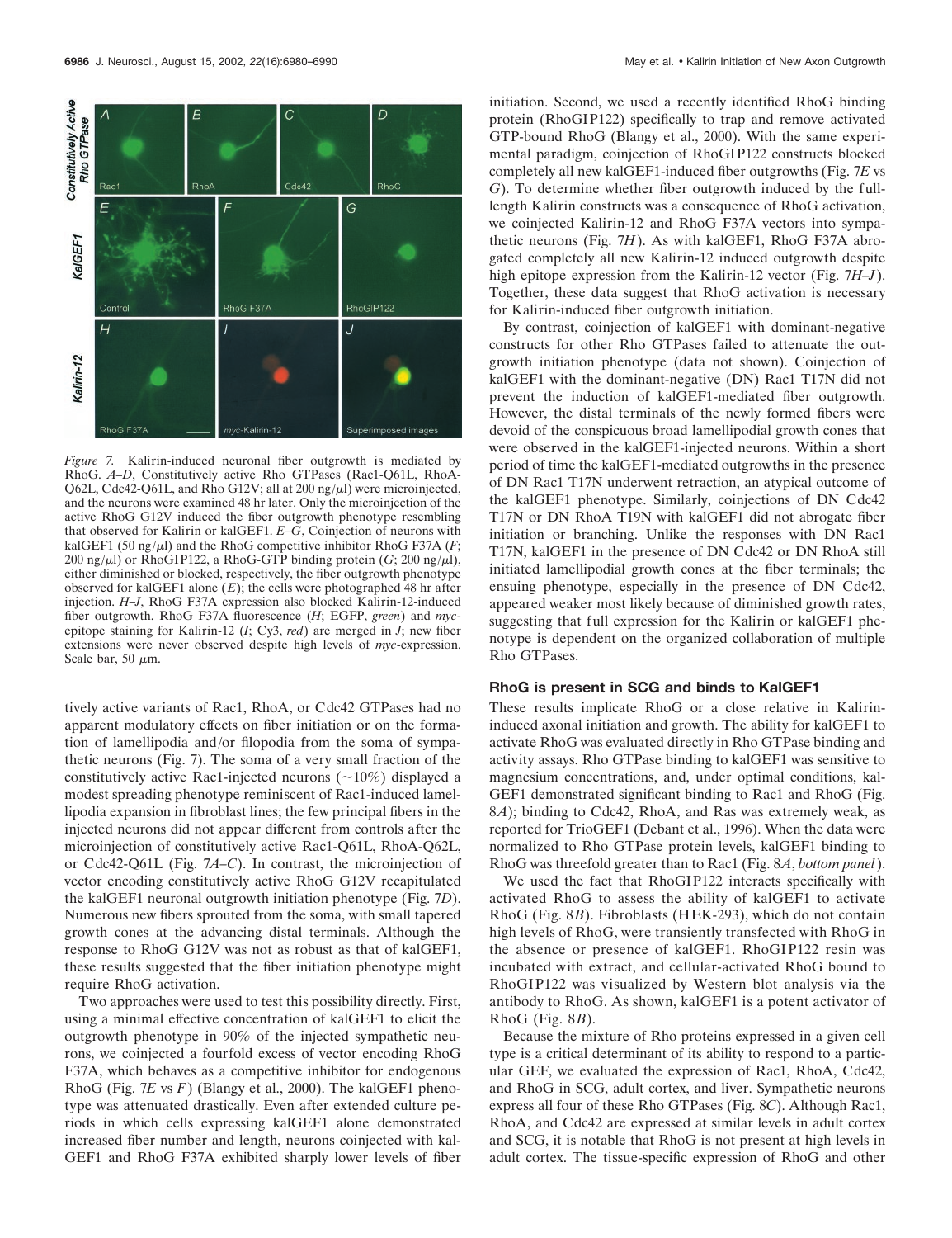



**B.** RhoG Activation Assav

*Figure 8.* SCG contains RhoG, which binds to KalGEF1. *A*, Binding of kalGEF1 to nucleotide-depleted Rho proteins. KalGEF1 expressed transiently in pEAK Rapid HEK-293 cells was extracted for use in binding studies. Purified GST-Rho fusion proteins were bound to glutathione agarose beads to which aliquots of kalGEF1-containing extracts were applied. The bound fraction, representing  $40\times$  as much material as the input sample, was visualized via its NH2-terminal *myc*-epitope. The bound GST fusion proteins were visualized by Coomassie staining. Shown are representative data from four independent experiments. The data from *A* were quantified, and the ratio of bound kalGEF1 to GST-Rho protein is plotted (*bottom panel*). *B*, RhoG activation assay. GST-RhoGIP (10  $\mu$ g) immobilized to glutathione-Sepharose beads (25  $\mu$ l) was incubated with extracts from cells expressing EGFP-RhoG G12V (*CA RhoG*) and EGFP, EGFP-RhoG and EGFP (*Control*), and EGFP-RhoG and KalGEF1 (*KalGEF1*). After being washed, the sample was analyzed by Western blot analysis, using a RhoG antiserum. *C*, Rho family members in SCG. Detergent extracts  $(30 \mu g)$  of total protein) of adult rat cerebral cortex, P2 SCG, and adult rat liver were fractionated on 4–15% gels; the proteins were transferred to PVDF membranes and visualized by Western blot analysis by using antisera to the indicated Rho family members. Some Rho subfamilies are similar, and the specificity of the RhoA antibody was not evaluated in these tissues.

Rho family members may account for some of the differences observed in Kalirin-induced responses in central versus peripheral neurons. More recent experiments also have demonstrated that Kalirin-9 and Kalirin-12 bind to RhoG (data not shown). Together, the expression of Kalirin and Rho GTPases, especially RhoG, in peripheral sympathetic neurons and the ability of kal-GEF1 to stimulate RhoG activity provide a physiological mechanism for Kalirin-mediated neuronal fiber outgrowth.

# **Kalirin antisense oligonucleotides block normal neuronal fiber development**

The data establish the ability of exogenous KalGEF1 to initiate axonal sprouting mediated by RhoG. To determine whether endogenous Kalirin plays a role in fiber outgrowth, we microinjected a series of antisense oligonucleotides into primary sympathetic neurons shortly after initial plating. In several independent experiments the antisense oligonucleotides caused significant alterations in normal fiber outgrowth. Sympathetic neuronal fibers typically demonstrate rapid outgrowth rates; however, in neurons that were microinjected with the Kalirin antisense oligonucleotides, the growth cones became static, resulting in a failure of the axonal processes to extend over time (Fig. 9*A,B*). The example

shown is one of 21 cases of axon growth arrest or slight axonal retraction observed after the Kalirin antisense oligonucleotides had been injected; 63 cells in total were followed after antisense oligonucleotide injection. By contrast, 12 cells were followed for 3 d after the injection of scrambled control oligonucleotides, and none showed any axon growth arrest, exhibiting instead continuous growth like the control GFP-injected neurons shown in Figures 2*A* and 7*A–C*. As another control, Kalirin antisense oligonucleotides were injected along with the constitutively active RhoG and did not abrogate the GTPase-initiated fiber outgrowth (Fig. 9*C*).

A small number of sympathetic neurons under the culture conditions that were used displayed dendrites as identified by microtubule-associated protein (MAP2) staining (Fig. 10, *inset*). Introduction of Kalirin antisense oligonucleotides into these neurons not only arrested dendritic development but caused a partial retraction of existing dendrites (Fig. 10*A–D*). The examples shown are two of nine examples of dendritic retraction seen after injection of the Kalirin antisense oligonucleotide. The mean ratio of dendritic length for 48 to 24 hr or 72 to 48 hr was  $0.21 \pm 0.08$ (SD), documenting a dramatic collapse of dendrites after Kalirin antisense oligonucleotide injection. The 12 cells injected with the scrambled oligonucleotides showed no dendritic collapse and continued growth as in Figures 2 and 7.

Because neuronal growth cone motility and fiber extension require cytoskeletal actin reorganization, these results suggest that sustained Kalirin expression may be essential to initiate and maintain neuronal fiber development.

## **DISCUSSION**

The development and geometry of neuronal fibers are main determinants of the functional connectivity and complexity of the nervous system. Axonal and dendritic outgrowth, elongation, and guidance require receptor translation of diverse extracellular cues to affect both cytoskeleton reorganization and membrane biogenesis. GEF-facilitated GDP/GTP exchange on Rho GT-Pases is a critical component of the complex interplay of regulatory mechanisms that guide these processes. The human genome encodes at least 46 GEFs for 18 Rho GTPases, and the specific Rho GTPases, GEFs, and regulatory mechanisms that drive neuronal outgrowth responses in a physiological context are not well understood. For example, ephexins are Rho GEFs that bind EphA4 receptors; interaction of EphA4 receptors with their cell surface ligands then modulates the ability of ephexin to act as an exchange factor (Shamah et al., 2001). GEFs that are components of large multifunctional proteins may accommodate more complex regulation and coordinate the expression of more elaborate phenotypic responses to specific demands at localized cellular sites.

Kalirin and Trio are large multidomain proteins that appear to fulfill a number of important criteria for these functions. They not only contain two distinct GEF domains that activate key Rho GTPases but also possess multiple protein/protein and protein/ lipid binding motifs that could integrate the necessary signaling elements for local actin assembly at precise cellular sites. It is not yet clear whether the various isoforms of Kalirin and Trio have complementary or parallel functions during nervous system development. Unlike Trio, which is expressed in both nervous and peripheral tissues, Kalirin is expressed preferentially in the nervous system. Mice unable to express Trio display only modest alterations in nervous system organization (O'Brien et al., 2000). In contrast, *Drosophila* and *C. elegans* lacking their only Trio/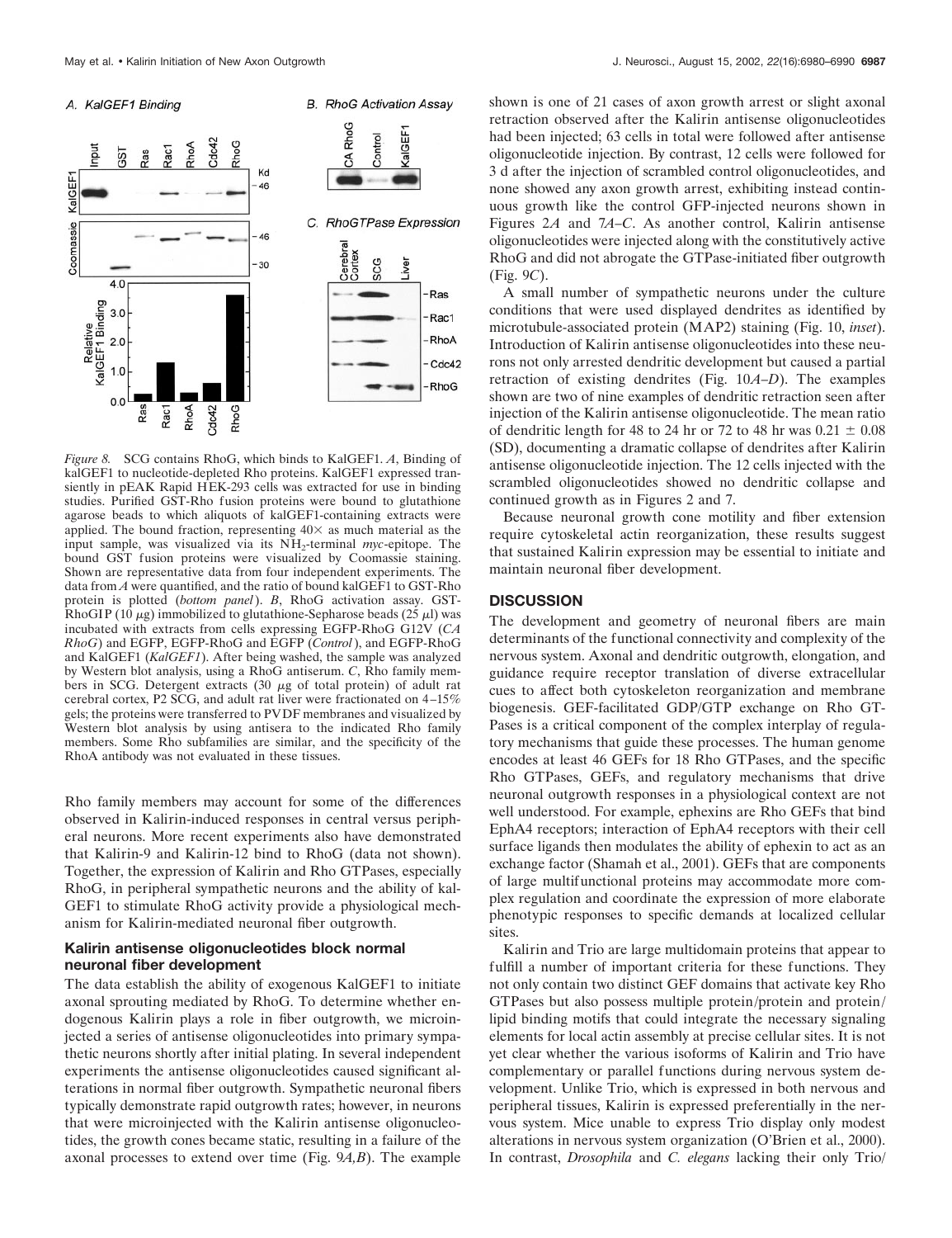*Figure 9.* Endogenous Kalirin modulates sympathetic axonal fiber development. Sympathetic axonal fiber extension was arrested in neurons microinjected with Kalirin antisense oligonucleotides; fibers and terminals appeared static over time (*A, B*). Of 63 neurons that followed after Kalirin antisense oligonucleotide injection, 21 neurons showed axon growth arrest or slight axonal retraction (as in *A, B*). In contrast, none of the 12 neurons in-



jected with scrambled control oligonucleotides showed growth arrest, instead growing steadily like the neurons in Figures 2*A* and 7*A–C*. Kalirin antisense oligonucleotides had no effect on neuronal survival and did not impede constitutively active RhoG-induced neuronal outgrowth ( *C*).



*Figure 10.* Endogenous Kalirin maintains dendritic outgrowth and development. A small population of sympathetic neurons developed dendrites identified by MAP2 staining via a Cy3-conjugated secondary antibody (*A*, *inset*; *asterisk*). Characteristic neuronal dendrites ceased further development and demonstrated retraction after injection with Kalirin antisense oligonucleotides (compare *A, B* with *C, D*). Data are representative of the nine dendritic profiles that were examined, all of which retracted with a Kalirin antisense oligonucleotide injection. Scale bar (major tick): 15  $\mu$ m.

Kalirin family member (dTrio and UNC-73A, respectively) have a severely affected nervous system. Our antisense studies indicate that endogenous Kalirin is important in the formation of both axons and dendrites. Disruption of Kalirin expression at an early stage of fiber outgrowth compromised the development of both axons and dendrites.

Our current studies emphasize a new and different neuronal fiber outgrowth activity associated with Kalirin function. Postganglionic sympathetic neurons possess the necessary cellular elements to generate simple, long projection fibers to appropriate targets and have been well studied both *in vivo* and *in vitro* with respect to receptor-mediated mechanisms in fiber production. SCG neurons express both Kalirin and Trio, with levels of Kalirin protein in excess of levels of Trio protein. Based on these properties, these neurons afford a tenable means for evaluating Kalirin function in a physiologically relevant context. Distinct from the neuronal guidance functions described previously for dTrio, Kalirin orchestrates the genesis of new somal fibers. Kalirin-12 and Kalirin-9 produce fibers of uniform diameter with tapered growth cones with relatively long intervals between branch points; the number of new fibers and branch nodes increases more

than fivefold. Once initiated, the neurites elongate rapidly, reaching lengths exceeding  $300 - 500 \mu m$  within 72 hr of injection; these growth rates (up to 10  $\mu$ m/hr) are comparable with the maximal rates described previously for hippocampal neurons (Dotti et al., 1988).

Because Kalirin-9 and Kalirin-12 induce similar outgrowth phenotypes, the kinase domain is not essential for this response. The function of each GEF domain was evaluated separately. Expression of kalGEF1 alone induces an outgrowth phenotype that is distinct from that of Kalirin-9 or Kalirin-12. As in similar studies with dTrio, kalGEF2 had no apparent effects (Newsome et al., 2000). Although Kalirin-induced neuronal outgrowth requires the KalGEF1 domain, the other domains of Kalirin clearly play essential regulatory roles. Protein localization or the ability to control activation of kalGEF1 may be critical to achieving the phenotype observed with Kalirin-9 and Kalirin-12.

Expression of the kalGEF1 resulted in the production of large lamellipodial formations and multiple fiber sprouts. Cellular filamentous actin labeled with phalloidin was translocated to aggregates in the cell body and to the leading edges of emerging lamellipodia and growth cone structures. Even after fiber elongation, the most prominent areas of filamentous actin staining were identified at distal growth cones. Although the number of newly initiated fibers and branch nodes in the kalGEF1-injected neurons was 50% greater than in neurons overexpressing Kalirin-12 or Kalirin-9, the overall length of the fibers 72 hr after injection appeared shorter than the Kalirin-9-overexpressing neurons and Kalirin-12-overexpressing neurons (Fig. 6*E*). Fiber length may be driven by microtubule formation and the ability of microtubules to protrude into the actin meshwork at the growth cones (Bradke and Dotti, 1999). Microtubule entry, fiber elongation, and axon formation are facilitated by growth cones with highly dynamic actin processes that produce loose meshwork structures; in contrast, growth cones with stable polymerized actin may be destined to bear dendritic characteristics. Although KalGEF2 alone had no apparent phenotype, when present in the context of Kalirin-12 or Kalirin-9, it might coordinate the regulation of actin stability and facilitate fiber elongation. Consistent with this suggestion, when expressed in neonatal cortical neurons, kalGEF2 alone promoted the extension of neurites (Penzes et al., 2001b). TrioGEF2 demonstrates selectivity for RhoA (Debant et al., 1996), and kalGEF2 or post-translationally modified forms of kalGEF2 also may exhibit differential Rho GTPase specificity.

Despite differences in overall fiber length and branching, both the kalGEF1-induced fibers and Kalirin-induced fibers were axon-like in character. The fibers demonstrated immunoreactivity for axonal markers, and time-lapse microscopy revealed an axonal mode of branching. As a more direct means of elucidating the functional character of these fibers, we expressed a chimeric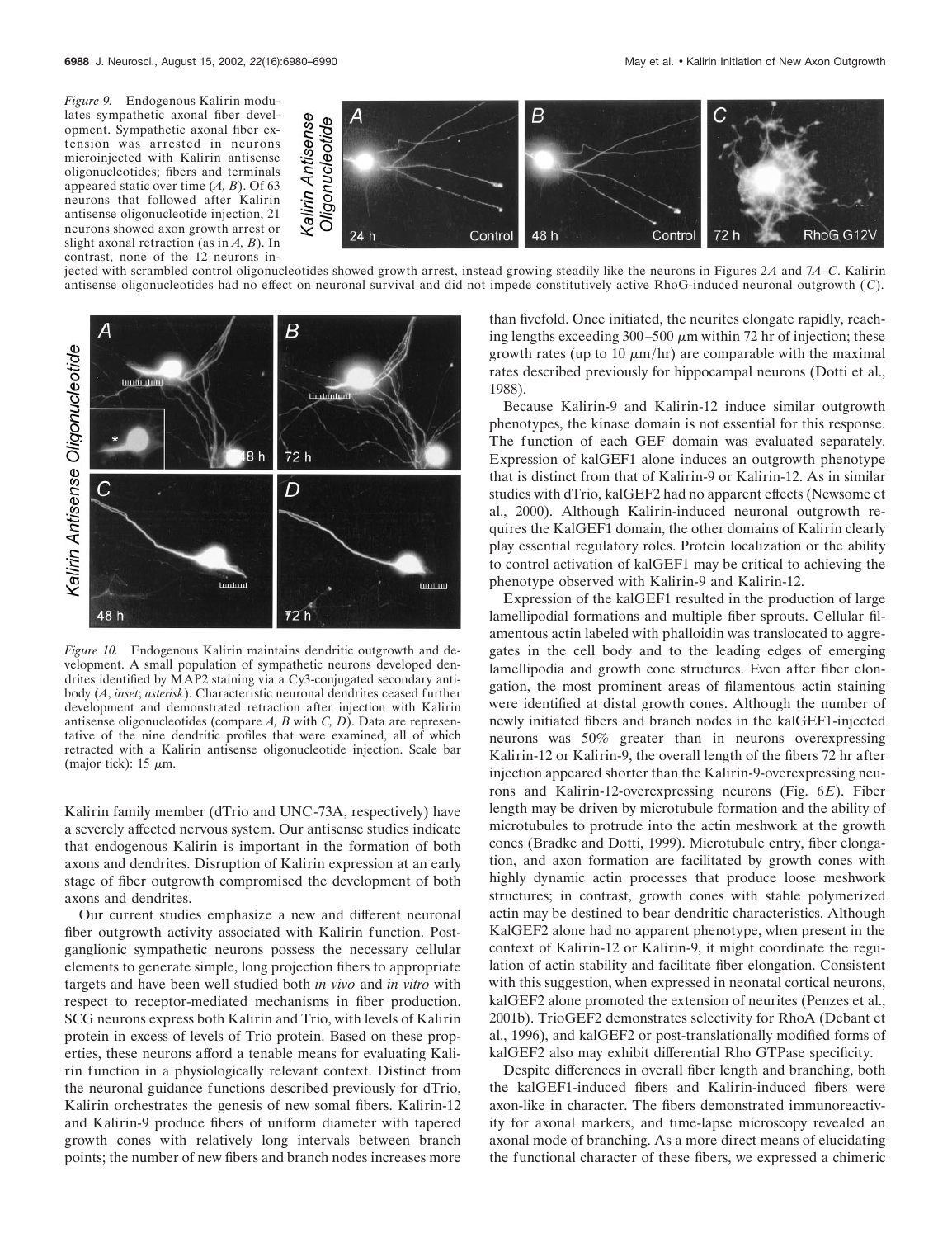uncleavable NPY-EGFP fusion protein in neurons expressing kalGEF1 (El Meskini et al., 2001). Sympathetic neurons express high levels of neuropeptide Y and, like the endogenous neuropeptide, NPY-EGFP is routed to dense core vesicles via the regulated secretory pathway (El Meskini et al., 2001). When the kalGEF1 and NPY-EGFP constructs were coinjected, the soma and distal terminals of the kalGEF1-induced fibers were labeled with the chimeric protein, indicating that vesicles were transported and stored at the new fiber terminals for potential release. These are key properties of functional fibers and suggest that the majority of the Kalirin-initiated fibers and kalGEF1-initiated fibers is axonal in character.

We demonstrated previously that kalGEF1 is an exchange factor for Rac1 (Penzes et al., 2001a). However, the initiation of neuronal outgrowth by Kalirin or kalGEF1 is not mediated directly by Rac1, RhoA, or Cdc42; instead, RhoG plays an essential role. Among the constitutively active Rho GTPases that were examined, only the activated RhoG mimicked the kalGEF1 phenotype. Conversely, dominant-negative forms of Rac1, RhoA, or Cdc42 failed to abrogate kalGEF1-induced neuronal outgrowth. In contrast, both a RhoG competitive inhibitor and a protein that binds activated RhoG were able to block the kal-GEF1 and Kalirin-12 phenotypes. RhoG also was shown to be a neurite outgrowth regulator in pheochromocytoma cells (Katoh et al., 2000). Expression of RhoG in sympathetic neurons, but not in cortical neurons, may contribute to their distinctly different responses to kalGEF1.

KalGEF1 binds to and activates multiple Rho GTPases, as described previously for Vav and TrioGEF1 (Schuebel et al., 1998; Bellanger et al., 2000; Blangy et al., 2000). Although kal-GEF1 binds to several Rho GTPases in *in vitro* assays, the ability of the RhoG competitive inhibitor and binding protein to abrogate completely any kalGEF1-mediated phenotype in sympathetic neurons supports recent suggestions that RhoG functions upstream of other Rho GTPases. Studies in fibroblasts and PC12 pheochromocytoma cells indicate that Cdc42, Rac1, and RhoA can form an interactive cascade (Nobes and Hall, 1995). Similarly, activated RhoG can result in the independent activation of Rac1 and Cdc42 (Gauthier-Rouvière et al., 1998; Blangy et al., 2000). In the physiological setting that was examined, our studies suggest that kalGEF1 does not activate multiple Rho GTPases directly; the Kalirin neuronal outgrowth phenotype appears to be initiated instead by RhoG-mediated signal transduction that coordinates multiple downstream pathways.

The distinct and differential roles of Kalirin and Trio in the nervous system are still unclear. There is a progression in Kalirin expression during neuronal development such that Kalirin becomes predominant compared with Trio at nervous system maturation (McPherson et al., 2002), yet the functional implications of that transition with respect to dendritic structure or axonal outgrowth have not been determined. Whereas the GEF1/GEF2 domains between the two proteins may display preferences for specific Rho GTPases, recent studies demonstrating TrioGEF1 binding to RhoG suggest that the GEF domains may be functionally similar. The associated domains in Kalirin and Trio may harbor differential intracellular-targeting information for each protein to organize specific fiber patterns; alternatively, Kalirin and Trio may be regulated differentially under various physiological contexts. More detailed studies may elucidate the functional distinctions.

With migration to the appropriate destination, developing neurons extend dendritic and axonal processes to adopt a characteristic morphological phenotype commensurate with their functional complexity. These processes are not well understood, but recent data have indicated that these actin cytoskeletonremodeling events involve the GEF protein activation of Rho GTPases, exemplified by studies of dTrio in axonal guidance. Distinct from axonal-pathfinding functions, we now demonstrate that Kalirin, a related Dbl-GEF protein, is capable of directing neuronal fiber initiation, elongation, and branching in a physiologically relevant context via RhoG-dependent mechanisms. This process provides a mechanism for the genesis of morphological diversity among central and peripheral neurons during development. Because neuronal phenotypic diversity forms a cellular basis for functional connectivity, this family of related proteins may be key elements in establishing neural circuitry. Because neuronal synaptic plasticity, remodeling, and regeneration also impinge on neuronal outgrowth processes, we suggest that Kalirin/Trio-related proteins also may mediate many of these adaptive mechanisms in the mature nervous system.

#### **REFERENCES**

- Acebes A, Ferrús A (2000) Cellular and molecular features of axon collaterals and dendrites. Trends Neurosci 23:557–565.
- Alam MR, Caldwell BD, Johnson RC, Darlington DN, Mains RE, Eipper BA (1996) Novel proteins that interact with the COOH-terminal cytosolic routing determinants of an integral membrane peptideprocessing enzyme. J Biol Chem 271:28636–28640.
- Alam MR, Johnson RC, Darlington DN, Hand TA, Mains RE, Eipper BA (1997) Kalirin, a cytosolic protein with spectrin-like and GDP/ GTP exchange factor-like domains that interacts with peptidylglycine -amidating monooxygenase, an integral membrane peptide-processing enzyme. J Biol Chem 272:12667–12675.
- Awasaki T, Saito M, Sone M, Suzuki E, Sakai R, Ito K, Hama C (2000) The *Drosophila* Trio plays an essential role in patterning of axons by regulating their directional extension. Neuron 26:119–131.
- Bateman J, Shu H, Van Vactor D (2000) The guanine nucleotide exchange factor Trio mediates axonal development in the *Drosophila* embryo. Neuron 26:93–106.
- Bellanger JM, Astier C, Sardet C, Ohta Y, Stossel TP, Debant A (2000) The Rac1- and RhoG-specific GEF domain of Trio targets filamin to remodel cytoskeletal actin. Nat Cell Biol 2:888–892.
- Blangy A, Vignal E, Schmidt S, Debant A, Gauthier-Rouvière C, Fort P (2000) TrioGEF1 controls Rac- and Cdc42-dependent cell structures through direct activation of RhoG. J Cell Sci 133:729–739.
- Braas KM, May V (1999) Pituitary adenylate cyclase-activating polypeptides directly stimulate sympathetic neuron neuropeptide Y release<br>through PAC<sub>1</sub> receptor isoform activation of specific intracellular signaling pathways. J Biol Chem 274:27702–27710.
- Bradke F, Dotti CG (1999) The role of local actin instability in axon formation. Science 283:1931–1934.
- Debant A, Serra-Pages C, Seipel K, O'Brien S, Tang M, Park SH, Streuli M (1996) The multidomain protein Trio binds the LAR transmembrane tyrosine phosphatase, contains a protein kinase domain, and has separate Rac-specific and Rho-specific guanine nucleotide exchange factor domains. Proc Natl Acad Sci USA 93:5466–5471.
- Dickson BJ (2001) Rho GTPases in growth cone guidance. Curr Opin Neurobiol 11:103–110.
- Dotti CG, Sullivan CA, Banker GA (1988) The establishment of polarity by hippocampal neurons in culture. J Neurosci 8:1454–1468.
- El Meskini R, Jin L, Marx R, Bruzzaniti A, Lee J, Emeson RB, Mains RE (2001) A signal sequence is sufficient for green fluorescent protein to be routed to regulated secretory granules. Endocrinology 142:864–873.
- Francis NJ, Landis SC (1999) Cellular and molecular determinants of sympathetic neuron development. Annu Rev Neurosci 22:541–566.
- Gauthier-Rouvière C, Vignal E, Mériane M, Roux P, Montcourier P, Fort P (1998) RhoG GTPase controls a pathway that independently activates Rac1 and Cdc42Hs. Mol Biol Cell 9:1379–1394.
- Gertler FB, Comer AR, Juang J-L, Ahern SM, Clark MJ, Liebl EC, Hoffmann FM (1995) *enabled*, a dosage-sensitive suppressor of muta-tions in the *Drosophila* Abl tyrosine kinase, encodes an Abl substrate with SH3 domain-binding properties. Genes Dev 9:521–533.
- Giger RJ, Urquhart ER, Gillespie SK, Levengood DV, Ginty DD, Kolodkin AL (1998) Neuropilin-2 is a receptor for semaphorin IV: insight into the structural basis of receptor function and specificity. Neuron 21:1079–1092.
- Guo X, Rueger D, Higgins D (1998) Osteogenic protein-1 and related bone morphogenetic proteins regulated dendritic growth and expression of microtubule-associated protein-2 in rat sympathetic neurons. Neurosci Lett 10:131–134.